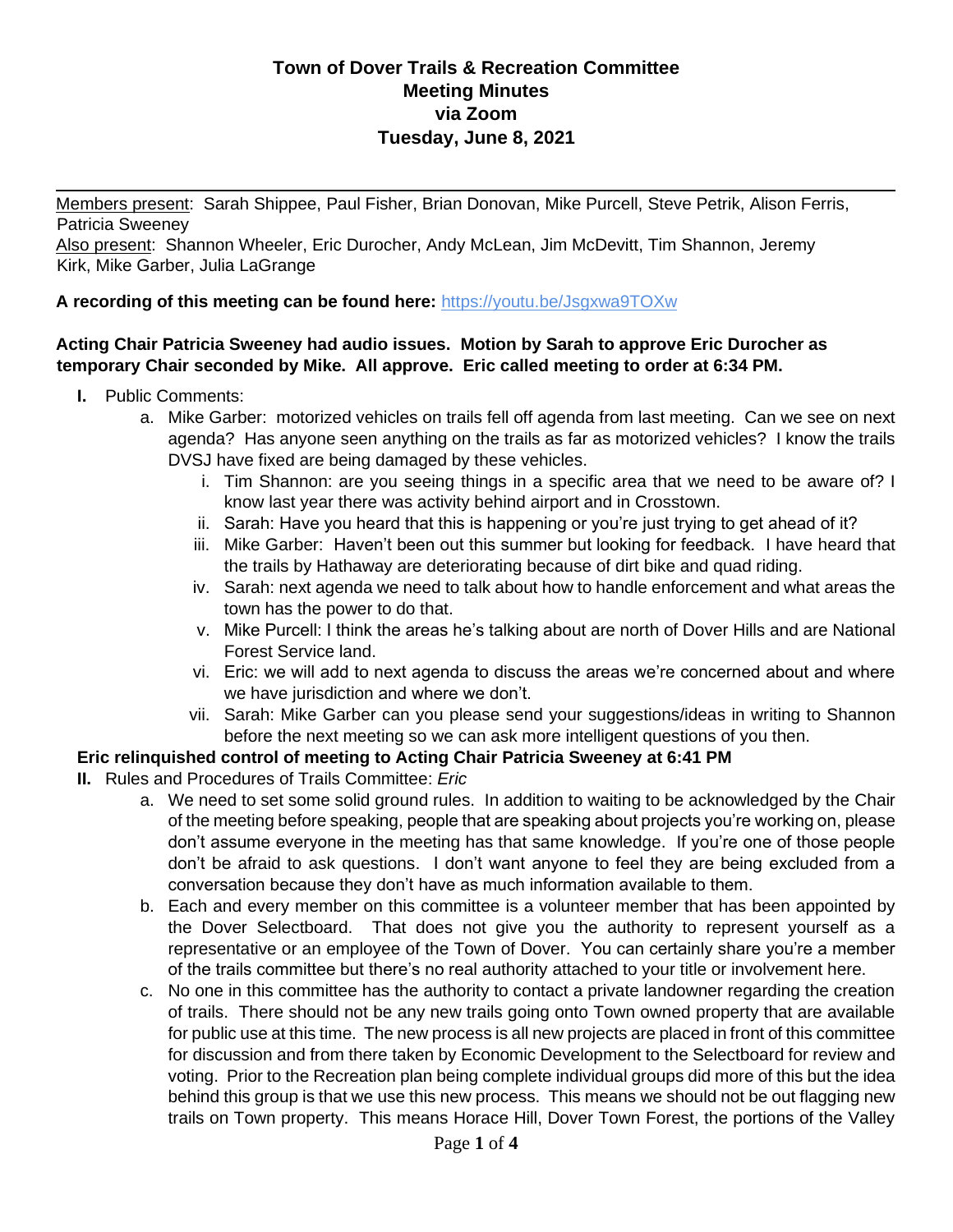Trail that are Town property. If you have a project, I love the enthusiasm, but we have to follow the process in place.

- d. Mike Purcell: I manage the Hogback Conservation area I'm the Chairman of the Board there and we have a process for trails/concepts and generally speaking they're identified with pin flags so people can review them to decide if that's how you want to accomplish the mission. At Hogback the purpose was to get to the Hogback summit. It's pin flagged until members of the Board can follow the route and evaluate. Until you see it there you can't just draw on a map and make that decision. It's certainly a process that gets reviewed and voted on before it's implemented.
- e. Eric: the concern with doing that in this manner especially with Horace Hill is that no decisions have been made on exactly what that property will or won't be used for. I'm not trying to hinder progress I just want to make sure these discussions are being had and no one feels like anyone is going rogue. Until it's gone through that approval process, no private landowner should be contacted about the use of their land for connecting to Dover trails. No on here has the authority to make promises to them, to ensure they would be insured or other things. The Selectboard would designate who they want to take that project on and then connect with those landowners. The reason I bring this up is that if we don't follow these rules we could end up triggering an Act 250 permit that covers the entire Town.
- f. Sarah: I understand the flagging I think before that happens a conversation needs to be had here. And once we've said we want that then we pin flag.
- g. Mike: part of the reason that was done is opinions were made on conceptual and unreal. Until we identify the purposes of this mission of buying this property. Until you see it you shouldn't form an opinion on what's suitable.
- h. Tim Shannon: I just want to confirm as the President of SoVTA I acknowledge there are numerous people on the committee who are part of nonprofit organizations that work with trails. I want to confirm you are speaking about Town of Dover owned land and trails on town owned property and not private landowner projects these groups may be already working on.
- i. Eric: yes, my concern is things like Horace Hill, Dover Town Forest and any Town owned property trail.
- j. Mike Garber: just want to be sure that doesn't include maintenance on existing trails.
- k. Eric: no, I know we need to maintain our trails, I can't tell you how much I appreciate the work all of you do to make that happen. But what that can't grow into is while I'm here doing maintenance on this trail I'm just going to cut this other one while I'm at it. Any new trail work has to come before this group.
- l. Patricia: how about writing an outline of rules and procedures?
- m. Eric: If we need a general set of guidelines as to how this works, I'm happy to do that. If I put it in front of this group and we say no that doesn't work, then we can adjust. I've been informed by my Selectboard that they would like to see the decisions for trails coming through them.
- **III.** Approve minutes from April 13<sup>th</sup> meeting (No May meeting held):
	- a. Motion by Steve seconded by Alison approved by all in attendance in April.
- **IV.** Dover Town Forest naming:
	- a. Andy: when we went to name Horace Hill there was an email survey that went around and not realizing the intent of it I forwarded it to a large Dover distribution list. That was a mistake on my part as it was supposed to be for committee members. A hugely popular choice was to name it in memoriam for Phil Bartlett. While not the right fit for Horace Hill so many people are looking to honor Phil's contributions to the town that we needed to consider it for the future and another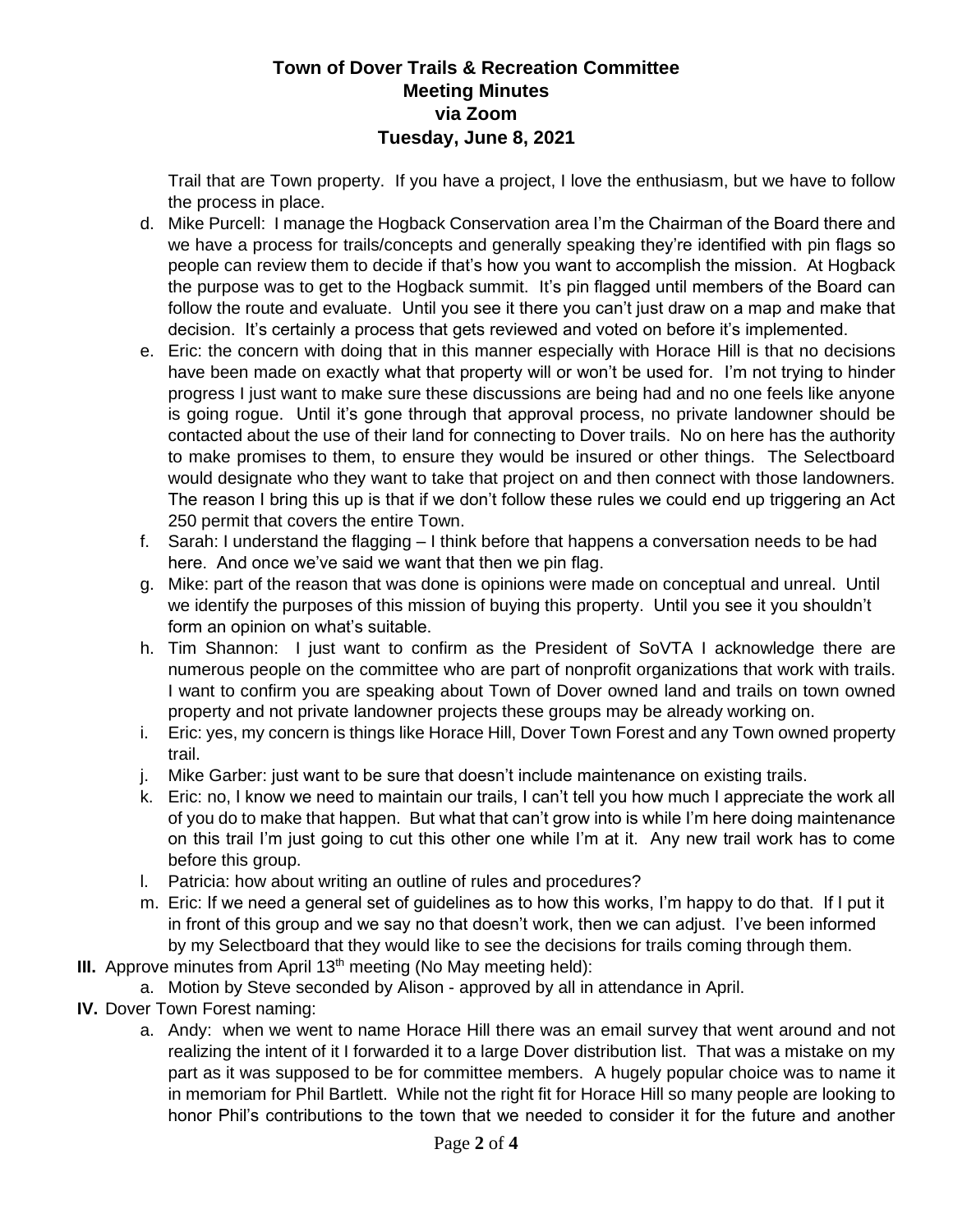property, perhaps the Town Forest where he was instrumental in the purchase. I think it would be incredibly appropriate. My suggestion is the Philip E Bartlett Memorial Recreation Area and I think the townspeople would be happy with that. Because with the help of SoVTA we've made it more of a recreation area than previously. I think it's appropriate to have a name that reflects that. It would help folks recognize what's going on up there.

- b. Motion by Sarah to recommend to the Selectboard that Dover Town Forest be renamed the Philip E. Bartlett Memorial Recreation Area. Seconded by Mike.
- c. Discussion ensued with trying to keep Dover attached to it, not losing the identity that has been built for Dover Town Forest, too lengthy of a name.
- d. Clarification that the property being discussed is not Horace Hill but the Dover Town Forest with the main access off Rice Hill where there is a small parking area and trails start. It is surrounded by National Forest and between Wardsboro and Dover it is around 5,000 acres.
- e. Sarah withdraws her motion and suggests committee members send suggestions to Shannon to compile them into a poll for selection at next meeting.
- f. Andy thanked everyone for considering this and being so thoughtful about it.
- **V.** Ridge Project update: *Steve*
	- a. Since last meeting per USFS request we have completed rough alignments for flagging. Having a meeting soon about pin flagging.
	- b. Discussion about the different sections of this overall project and engaging the VYCC in reinforcing tread across the Ridge. Steve, Eric and Andy will have a call with USFS later this month and ask to put that on agenda.
- **VI.** Trail A- update: *Eric*
	- *a.* Have been in contact with our municipal project manager Fuss & O'Neill and our engineer Lamoureux and Dickinson. They're in the process of diving back into info and once engineer comes back with tentative plans they'll move forward with easements.
- **VII.**Report on Northampton Trails visit: *Eric*
	- *a.* [Photos can be found here: <https://photos.app.goo.gl/Ycyfanz9d7KsmY5s8> ]
	- *b.* Visited Northampton State Hospital Disc Golf Course/Trail System yesterday about 22 acres of property they have managed to incorporate mountain biking trails, machine groomed walking trails and a disc golf course on. Wanted to see how these 3 things can coexist with each other, last meeting we had some people not sure they could. If you have the chance go down there, it's less than an hour and worth the visit. It's enlightening to see how all these things fit together. The set up there is all of the disc golf course veers off the main trail so the only reason a disc golfer would be on the main trail is to complete a hole and move on to the next one.
	- *c.* Discussion about other closer locations that could be visited (Marlboro Elementary, Living Memorial Park, Pine Hill in Rutland) and that some are more maintained than what we see here in these photos.
	- *d.* Eric's point to visiting this specific location is that it has a big terrain change like we face at Horace Hill.

*e.* Steve thanked Eric for taking the time to do due diligence and see what works and what doesn't.*.*  **VIII.** Horace Hill discussion: *Eric*

*a.* Looking to have a discussion about the things we heard from representatives at the last meeting who are interested in pursuing projects at Horace Hill. How do we feel about what was presented to us and those things coexisting at one place?